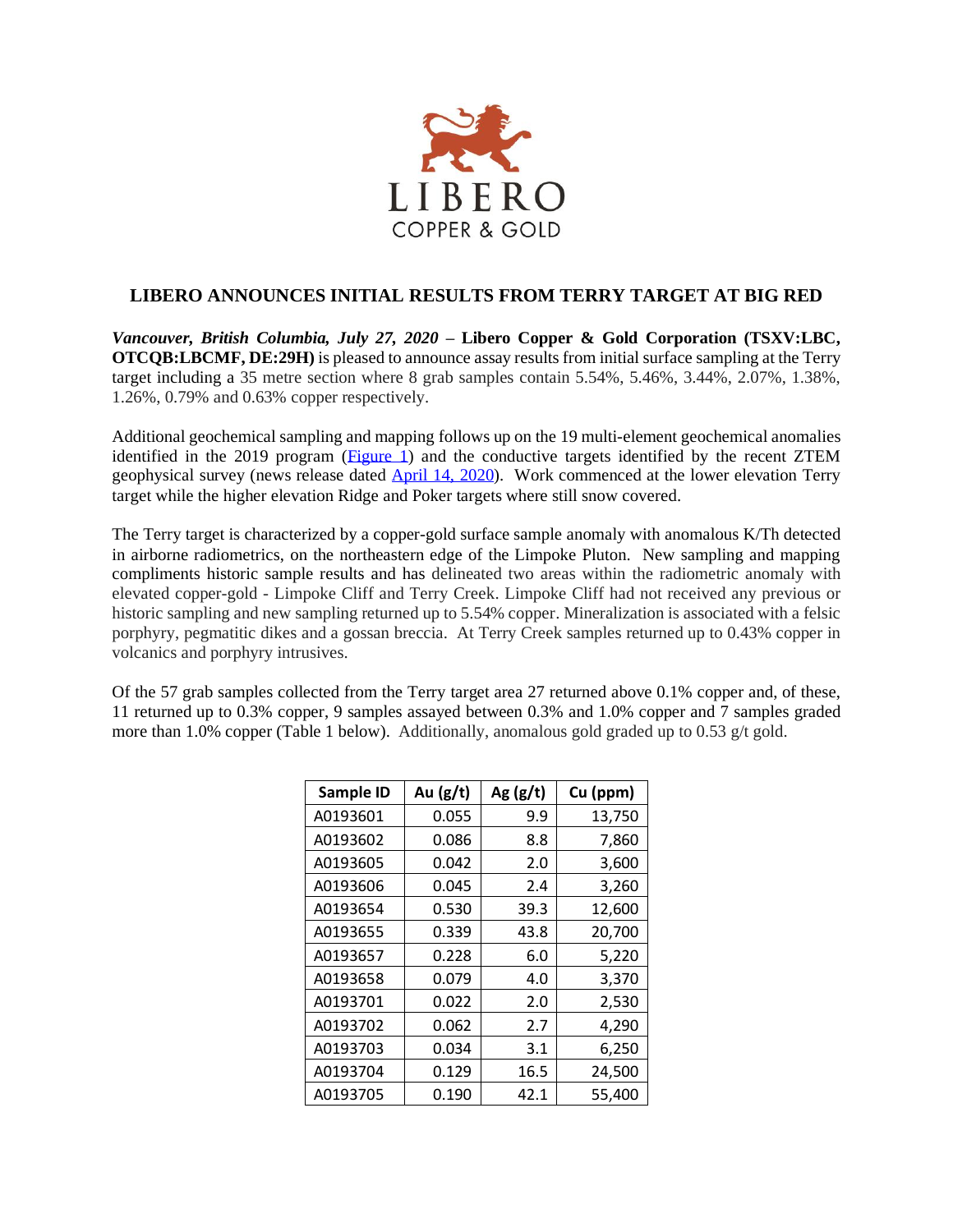| A0193706 | 0.090 | 23.3    | 34,400 |
|----------|-------|---------|--------|
| A0193707 | 0.015 | 1.5     | 3,470  |
| A0193710 | 0.048 | 1.1     | 1,320  |
| A0193711 | 0.052 | 3.3     | 4,260  |
| A0193716 | 0.291 | 2.1     | 2,250  |
| A0193723 | 0.376 | 3.5     | 1,860  |
| A0193724 | 0.062 | 2.4     | 2,100  |
| A0193725 | 0.133 | $1.5\,$ | 1,010  |
| A0193751 | 0.014 | 1.4     | 1,180  |
| A0193753 | 0.116 | 2.8     | 1,360  |
| A0193755 | 0.023 | 1.6     | 1,300  |
| A0193757 | 0.500 | 43.7    | 54,600 |
| A0193759 | 0.019 | 2.3     | 2,490  |
| A0193760 | 0.037 | 1.1     | 1.120  |

*Table 1. Assay results for 27 samples collected from the Terry Target containing >0.1 % Cu.*

Libero also announces the grant of 400,000 options to consultants, exercisable at a price of \$0.17 until October 2, 2024.

## *About the Big Red Porphyry Gold-Copper Property*

Big Red comprises 20 contiguous claims totalling 26,000 hectares in northwestern British Colombia, 45 kilometres southwest of Telegraph Creek along the Glenora Road. Big Red lies within the Golden Triangle 70 kilometres north of Galore Creek and 100 kilometres west of Red Chris.

The Golden Triangle is a geological province of prodigious gold and copper mineralisation and host to some of Canada's most famous mines, including Premier, Red Chris, Snip, Brucejack and Eskay Creek. Within the Golden Triangle porphyry copper and gold, epithermal gold and silver and volcanogenic massive sulfide styles of mineralisation have all been recognised. At Big Red the primary gold-copper targets are peripheral to a distinct large magnetic-high feature and coincide with a radiometric potassium anomaly, copper, gold, silver and molybdenum anomalies and a mapped Jurassic aged porphyry intrusion. Please see Libero's [flickr](https://www.flickr.com/photos/150654141@N07/albums) site for photographs.

## *About Libero Copper & Gold*

Libero holds a collection of porphyry deposits throughout the Americas in prolific but stable jurisdictions. The portfolio includes both exploration properties such as Big Red, a new gold discovery in the Golden Triangle, Canada, and high-quality deposits with significant resources but without any fatal flaws or significant holding costs. The Tomichi copper deposit in the United States and the Mocoa copper deposit in Colombia, both contain large inferred mineral resources. In total, the Mocoa and Tomichi properties contain 7.9 billion pounds of copper and 1.1 billion pounds of molybdenum. These assets are being advanced by a highly disciplined and seasoned professional team with successful track records of discovery, resource development, and permitting in the Americas.

The technical information contained in this news release has been reviewed and approved by Libero's Executive Vice President of Exploration, Leo Hathaway P.Geo., who is a Qualified Person as defined under NI 43-101.